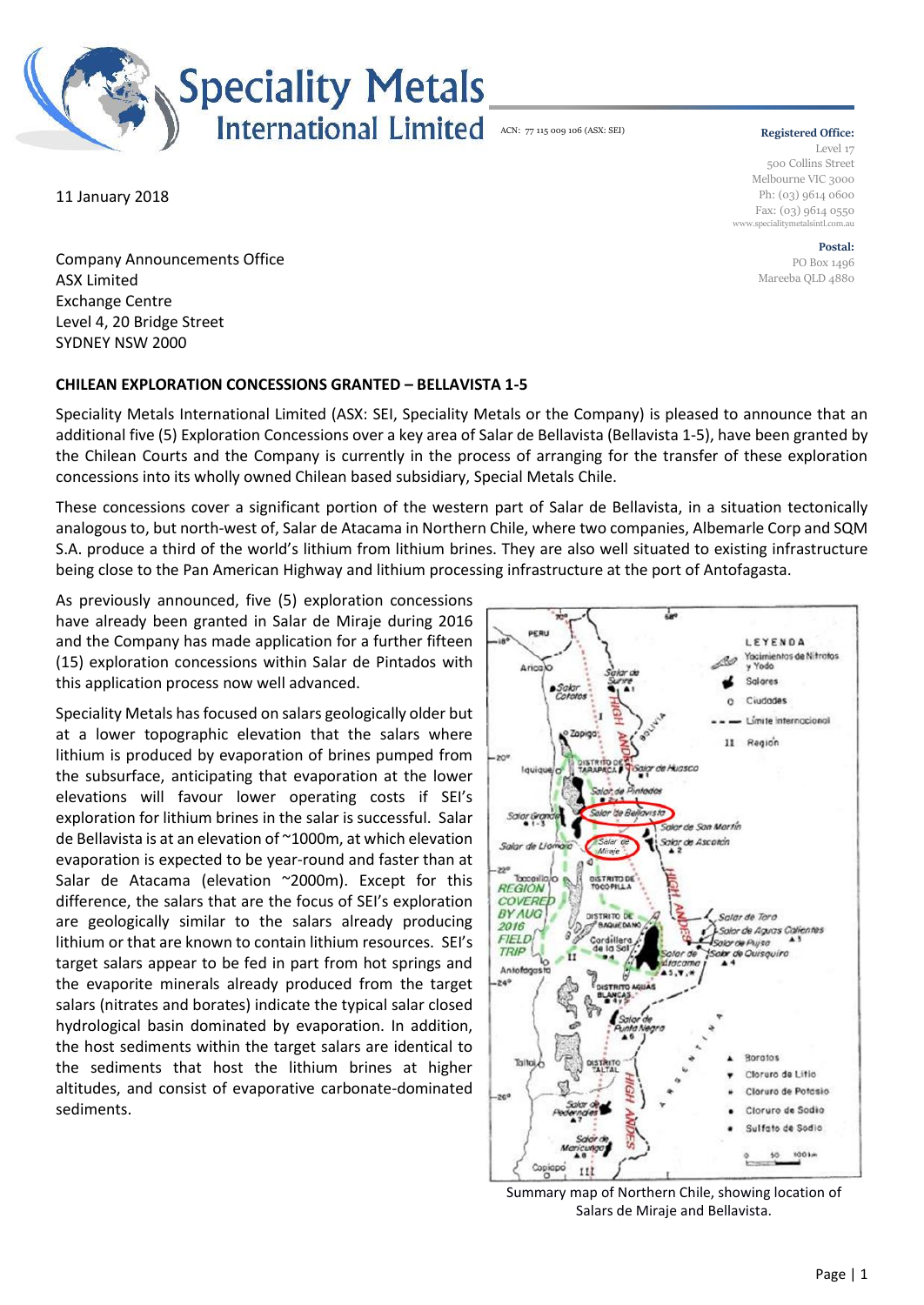

Strongly anomalous lithium and boron values have been obtained from surface sampling of salt crusts and brines in surface depressions in the area surrounding the Salar de Bellavista and the adjacent Salar de Miraje concessions where the Company has already been granted 5 exploration concessions. Of the 10 salt crust samples taken in Salar de Bellavista during the Company's initial research and reconnaissance in 2016, all but two were anomalous, containing from 50 to 274ppm lithium and of these, four had associated elevated boron values ranging from 850 to 1820ppm boron (Refer Table 1 below).

| Element              | Li  | Mg   | ĸ    | Na    | В    | Ca    | S     | As   | Sb   | Mo  | Cu  | Zn             | Pb                      | Ag      | Fe      | P       | Mn      | Al   |
|----------------------|-----|------|------|-------|------|-------|-------|------|------|-----|-----|----------------|-------------------------|---------|---------|---------|---------|------|
| Measure              | ppm | %    | %    | %     | ppm  | %     | %     | ppm  | ppm  | ppm | ppm | ppm            | ppm                     | ppm     | %       | ppm     | ppm     | %    |
| Salar de Miraje      |     |      |      |       |      |       |       |      |      |     |     |                |                         |         |         |         |         |      |
| L16                  | 90  | 0.39 | 0.18 | 0.22  | 110  | 9.69  | 8.33  | 46   | 0.79 | 1.9 | 22  | 30             | 8                       | 0.02    | 2.15    | 490     | 421     | 0.65 |
| L17                  | 51  | 1.02 | 0.73 | 9.96  | 1240 | 3.9   | 3.95  | 33   | 0.66 | 2.9 | 21  | 29             | 6                       | 0.18    | 1.47    | 280     | 293     | 1.27 |
| L18                  | 79  | 1.58 | 1.07 | >10.0 | 1920 | 1.29  | 9.34  | 68   | 0.31 | 9.7 | 11  | 17             | 5                       | 0.02    | 0.86    | 220     | 311     | 0.35 |
| L19                  | 94  | 2.25 | 2.35 | >10.0 | 1060 | 2.34  | 7.98  | 44   | 0.32 | 5.8 | 20  | 36             | 5                       | 0.06    | 0.89    | 270     | 206     | 0.7  |
| Salar de Bella Vista |     |      |      |       |      |       |       |      |      |     |     |                |                         |         |         |         |         |      |
| L35                  | 274 | 0.42 | 0.98 | >10.0 | 660  | 3.48  | 5.48  | 108  | 0.6  | 2.6 | 8   | 17             | 3                       | 0.05    | 0.48    | 640     | 110     | 0.29 |
| L36                  | 31  | 0.23 | 0.77 | >10.0 | 140  |       | 4.52  | 31   | 0.15 | 2.1 | 4   | $\overline{7}$ |                         | 0.02    | 0.18    | 190     | 32      | 0.09 |
| L56                  | 38  | 0.62 | 0.33 | >10.0 | 1390 | 6.45  | 6.84  | 26   | 0.32 | 3.9 | 9   | 17             | 4                       | 0.13    | 0.95    | 500     | 162     | 0.35 |
| L57                  | 68  | 0.18 | 0.27 | >10.0 | 310  | 3.36  | 3.48  | 9    | 0.05 | 0.9 | 4   | 25             |                         | 0.34    | 0.33    | 90      | 58      | 0.11 |
| L58                  | 71  | 0.86 | 0.31 | 2.01  | 480  | 15.25 | >10.0 | 11   | 0.47 | 0.8 | 12  | 33             | 6                       | 0.03    | 1.5     | 280     | 156     | 0.62 |
| L67                  | 50  | 0.41 | 0.45 | >10.0 | 160  | 12.05 | >10.0 | 3680 | 3.36 | 0.4 | 4   | 8              |                         | 0.32    | 0.03    | 30      | 9       | 0.02 |
| L71                  | 131 | 0.64 | 0.27 | >10.0 | 1820 | 8.01  | >10.0 | 523  | 2.04 | 1.3 | 17  | 18             | 4                       | 0.18    | 0.92    | 1130    | 139     | 0.33 |
| L72                  | 127 | 0.19 | 0.45 | >10.0 | 340  | 11.95 | >10.0 | 264  | 0.59 | 0.6 | 5   | 17             | $\Omega$                | 0.07    | 0.06    | 140     | 81      | 0.04 |
| L73                  | 75  | 0.4  | 0.27 | >10.0 | 1480 | 12.2  | >10.0 | 748  | 8.04 | 0.4 |     | $\overline{7}$ | 3                       | 0.88    | 0.17    | 350     | 36      | 0.09 |
| L74                  | 23  | 0.22 | 0.09 | >10.0 | 120  | 1.79  | 3.3   | 95   | 2.35 | 0.4 | 4   | 13             | $\overline{\mathbf{z}}$ | $-3.85$ | $-2.85$ | $-1.85$ | $-0.85$ | 0.15 |

Table 1. Summary of analyses of salt crust samples, Salars de Miraje and Bellavista

Executive Chairman of Speciality Metals, Mr Russell Krause, comments:

"The granting of these concessions marks the start of an exciting new chapter with the Company now in a position to deliver upon its lithium diversification strategy."

"The Board's strategy will be to position the Company as a low-cost lithium producer, using its key geological insights into the discovery of lithium brines. Due to lithium brines typically having a lower cost of production, the Board believes that this will be the Company's key differentiator in the rapidly expanding lithium supply and demand markets. The Company also intends to incorporate other valuable mineral resources such as potassium, iodine and boron, contained within subsurface brines, within its Chilean exploration program."

## Mr Krause added that:

"Chile is a country with very favourable mining investment opportunities and is endowed with great mineral wealth not only in hard rock mines, but also in the numerous salars or evaporative closed sedimentary basins in the Atacama Desert region of northern Chile. For a century and a half Chile was the only producer of nitrates and is currently a globally important producer of lithium, potassium, borates and iodine from some of these salars. Major lithium production comes from the Salar de Atacama, where Chile produces over one third of the world's lithium from brines in the Salar."

"Given the encouraging results from the Company's initial research and reconnaissance in 2016, the Board looks forward to announcing its targeted exploration program within the coming week", Mr Krause concluded.

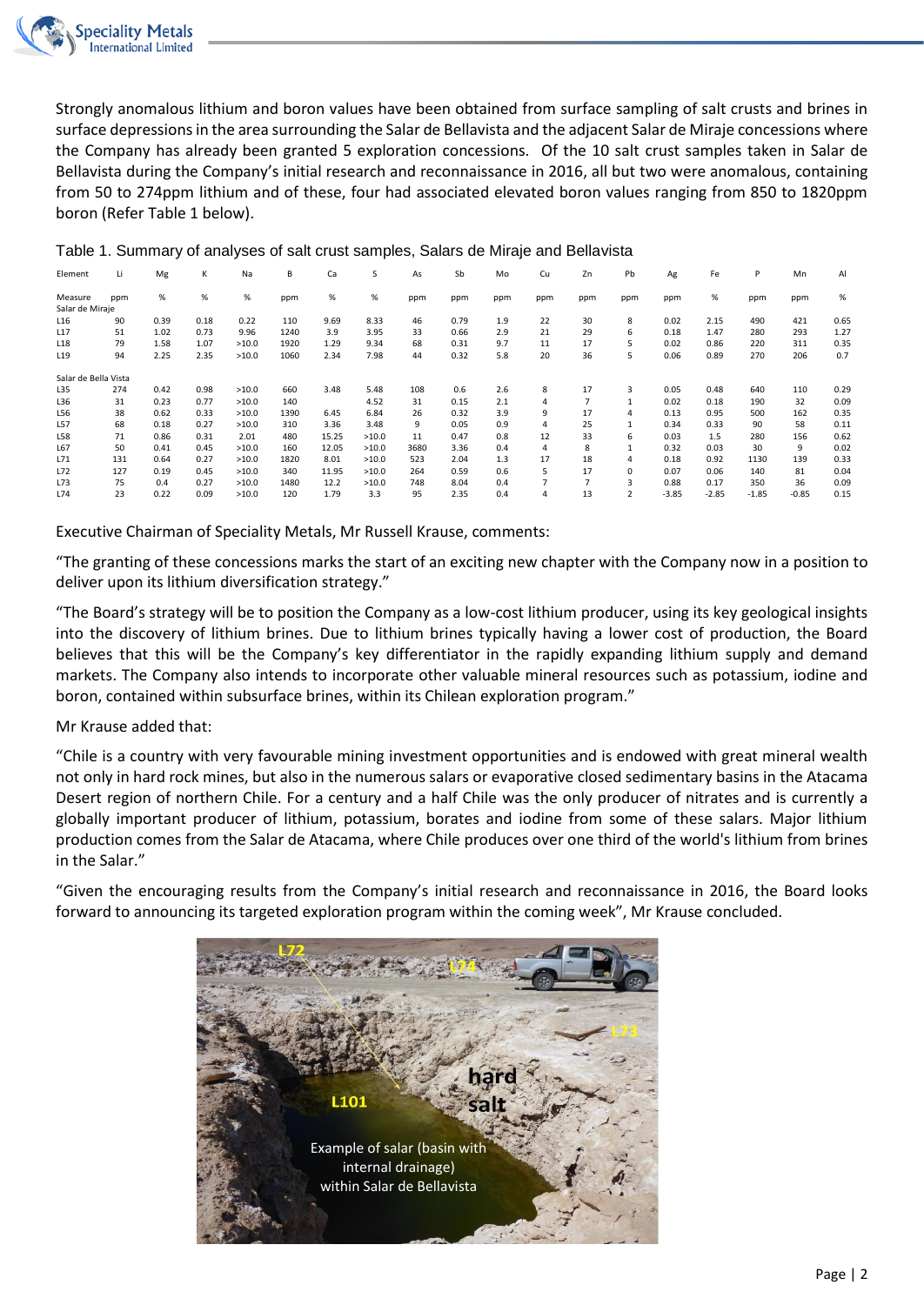

## **About Speciality Metals International Limited**

Speciality Metals International Limited (ASX: SEI), formerly Carbine Tungsten Limited (ASX:CNQ) plans to be a preeminent Australian tungsten producer from the historic Mt Carbine tungsten mine in Far North Queensland.

The Company recently also expanded its exploration portfolio to include the following diversified projects:

- Lithium and other valuable mineral resources such as potassium, iodine and boron contained within subsurface brines within its Chilean exploration concessions;
- Gold Exploration Licences (Panama Hat and Crow Mt) in New South Wales, Australia;

Whilst

- Maintaining its world-class tungsten assets at Mt Carbine in Far North Queensland, Australia which consist of the Mt Carbine Tungsten Mine and the Iron Duke and Petersen's Lode Exploration Permits.

It aims to create shareholder value through the exploration and development of its current portfolio, whilst continuing to evaluate corporate and exploration opportunities within the speciality metals sector.

**R H Krause** Executive Chairman **Speciality Metals International Limited**

#### **COMPETENT PERSON'S STATEMENT**

The information in this report that relates to Exploration Results and Mineral Resources and Ore Reserves is based on information compiled by Dr Andrew White, who is a Fellow of the Australian Institute of Geoscientists and a consultant to Carbine. Dr White has sufficient experience relevant to the style of mineralisation, mining and processing the type of deposit under consideration to qualify as a Competent Person as defined in the 2012 Edition of the "Australasian Code for Reporting of Exploration Results, Mineral Resources and Ore Reserves". Dr White consents to the inclusion of the matters based on his information in the form and context in which it appears.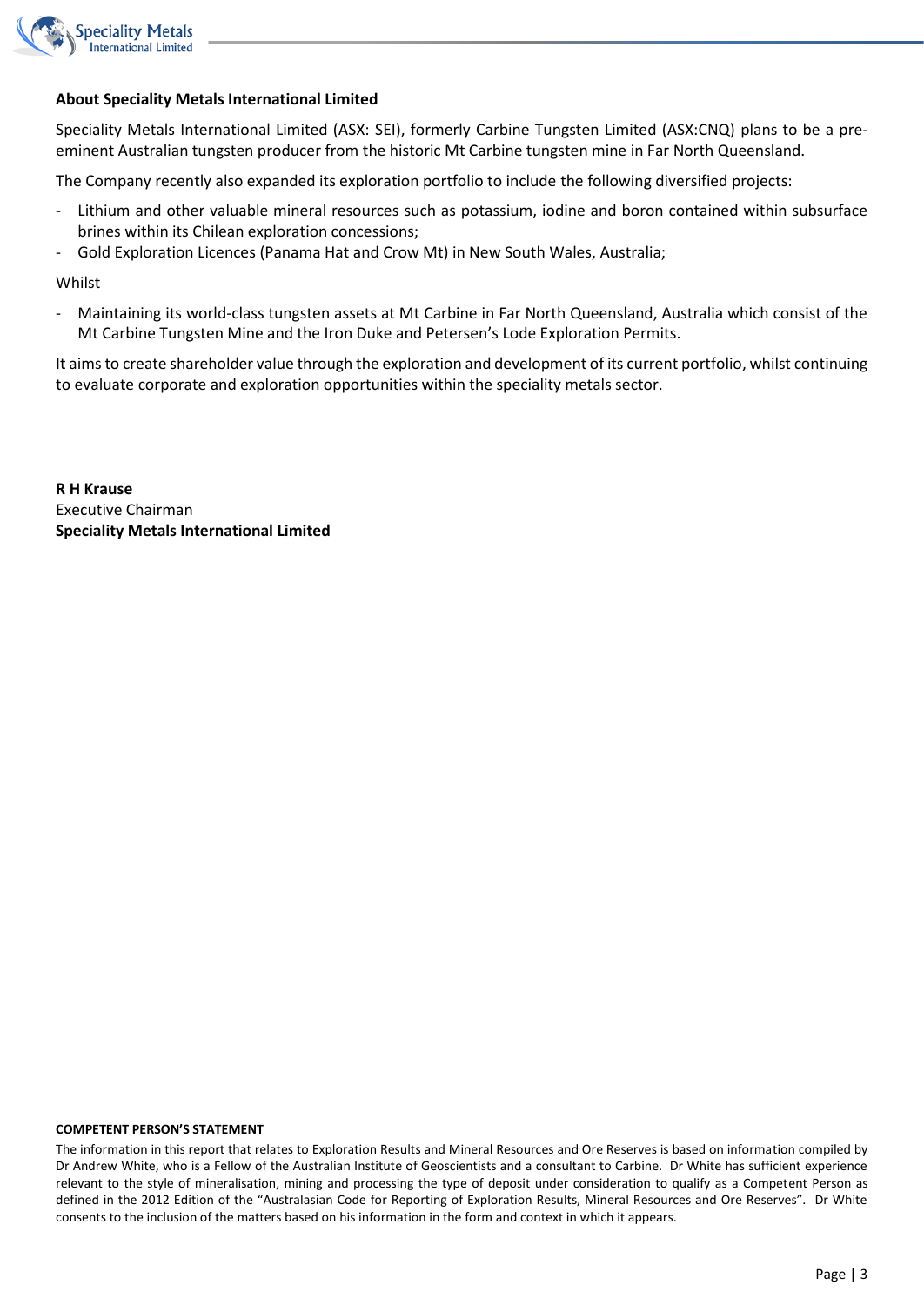

# **JORC Code, 2012 Edition – Table 1 report template**

# Section 1 Sampling Techniques and Data

(Criteria in this section apply to all succeeding sections.)

| <b>Criteria</b>                 | <b>JORC Code explanation</b>                                                                                                                                                                                                                                                                                                                                                                                                                                                                                                                                                                                                                                                                                                                                                                                                                                                                                                                                                                                                                                                                                                 | <b>Commentary</b>                                                                                                                                                                                                                                                                                     |
|---------------------------------|------------------------------------------------------------------------------------------------------------------------------------------------------------------------------------------------------------------------------------------------------------------------------------------------------------------------------------------------------------------------------------------------------------------------------------------------------------------------------------------------------------------------------------------------------------------------------------------------------------------------------------------------------------------------------------------------------------------------------------------------------------------------------------------------------------------------------------------------------------------------------------------------------------------------------------------------------------------------------------------------------------------------------------------------------------------------------------------------------------------------------|-------------------------------------------------------------------------------------------------------------------------------------------------------------------------------------------------------------------------------------------------------------------------------------------------------|
| <b>Sampling</b><br>techniques   | • Nature and quality of sampling (eg cut channels, random chips, or<br>specific specialised industry standard measurement tools appropriate<br>to the minerals under investigation, such as down hole gamma<br>sondes, or handheld XRF instruments, etc). These examples should<br>not be taken as limiting the broad meaning of sampling.<br>Include reference to measures taken to ensure sample representivity<br>and the appropriate calibration of any measurement tools or systems<br>used.<br>Aspects of the determination of mineralisation that are Material to the<br>$\bullet$<br>Public Report.<br>In caseajs where 'industry standard' work has been done this would<br>$\bullet$<br>be relatively simple (eg 'reverse circulation drilling was used to obtain<br>1 m samples from which 3 kg was pulverised to produce a 30 g<br>charge for fire assay'). In other cases more explanation may be<br>required, such as where there is coarse gold that has inherent<br>sampling problems. Unusual commodities or mineralisation types (eg<br>submarine nodules) may warrant disclosure of detailed information. | Dewatering teepee structure features on salt crusts were sampled to<br>obtain fragments of solid salt, photographed and located (GPS).<br>• Samples crushed to 70<2mm, split and split pulverized to <75um.<br>Analysis by aqua regia solution, ICP-MS.<br>Laboratory internal check standards apply. |
| <b>Drilling</b><br>techniques   | Drill type (eg core, reverse circulation, open-hole hammer, rotary air<br>blast, auger, Bangka, sonic, etc) and details (eg core diameter, triple<br>or standard tube, depth of diamond tails, face-sampling bit or other<br>type, whether core is oriented and if so, by what method, etc).                                                                                                                                                                                                                                                                                                                                                                                                                                                                                                                                                                                                                                                                                                                                                                                                                                 | • This does not apply                                                                                                                                                                                                                                                                                 |
| <b>Drill sample</b><br>recovery | Method of recording and assessing core and chip sample recoveries<br>$\bullet$<br>and results assessed.<br>Measures taken to maximise sample recovery and ensure<br>$\bullet$<br>representative nature of the samples.<br>Whether a relationship exists between sample recovery and grade<br>and whether sample bias may have occurred due to preferential<br>loss/gain of fine/coarse material.                                                                                                                                                                                                                                                                                                                                                                                                                                                                                                                                                                                                                                                                                                                             | • This does not apply                                                                                                                                                                                                                                                                                 |
| Logging                         | Whether core and chip samples have been geologically and<br>$\bullet$<br>geotechnically logged to a level of detail to support appropriate<br>Mineral Resource estimation, mining studies and metallurgical<br>studies.<br>Whether logging is qualitative or quantitative in nature. Core (or<br>$\bullet$<br>costean, channel, etc) photography.                                                                                                                                                                                                                                                                                                                                                                                                                                                                                                                                                                                                                                                                                                                                                                            | • This does not apply                                                                                                                                                                                                                                                                                 |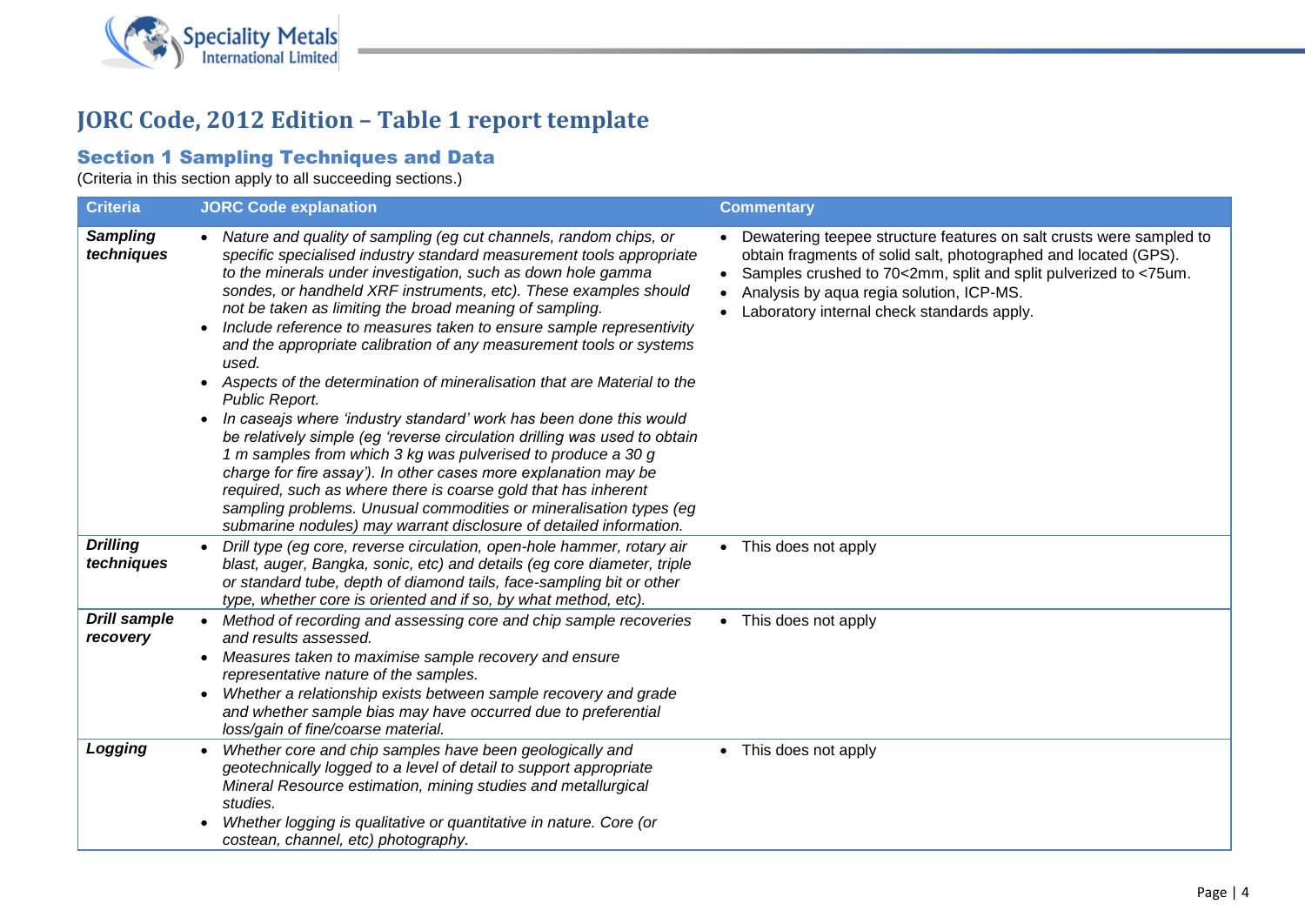| <b>Criteria</b>                                               | <b>JORC Code explanation</b>                                                                                                                                                                                                                                                                                                                                                                                                                                                                                                                                                                                                                                                                           | <b>Commentary</b>                                  |
|---------------------------------------------------------------|--------------------------------------------------------------------------------------------------------------------------------------------------------------------------------------------------------------------------------------------------------------------------------------------------------------------------------------------------------------------------------------------------------------------------------------------------------------------------------------------------------------------------------------------------------------------------------------------------------------------------------------------------------------------------------------------------------|----------------------------------------------------|
|                                                               | • The total length and percentage of the relevant intersections logged.                                                                                                                                                                                                                                                                                                                                                                                                                                                                                                                                                                                                                                |                                                    |
| Sub-<br>sampling<br>techniques<br>and sample<br>preparation   | • If core, whether cut or sawn and whether quarter, half or all core<br>taken.<br>• If non-core, whether riffled, tube sampled, rotary split, etc and<br>whether sampled wet or dry.<br>• For all sample types, the nature, quality and appropriateness of the<br>sample preparation technique.<br>Quality control procedures adopted for all sub-sampling stages to<br>$\bullet$<br>maximise representivity of samples.<br>Measures taken to ensure that the sampling is representative of the in<br>situ material collected, including for instance results for field<br>duplicate/second-half sampling.<br>Whether sample sizes are appropriate to the grain size of the material<br>being sampled. | • Normal care taken to ensure no bias in sampling. |
| <b>Quality of</b><br>assay data<br>and<br>laboratory<br>tests | • The nature, quality and appropriateness of the assaying and<br>laboratory procedures used and whether the technique is considered<br>partial or total.<br>• For geophysical tools, spectrometers, handheld XRF instruments, etc,<br>the parameters used in determining the analysis including instrument<br>make and model, reading times, calibrations factors applied and their<br>derivation, etc.<br>Nature of quality control procedures adopted (eg standards, blanks,<br>$\bullet$<br>duplicates, external laboratory checks) and whether acceptable levels<br>of accuracy (ie lack of bias) and precision have been established.                                                             | Assay techniques are appropriate, and total.       |
| <b>Verification</b><br>of sampling<br>and<br>assaying         | The verification of significant intersections by either independent or<br>alternative company personnel.<br>• The use of twinned holes.<br>Documentation of primary data, data entry procedures, data<br>verification, data storage (physical and electronic) protocols.<br>• Discuss any adjustment to assay data.                                                                                                                                                                                                                                                                                                                                                                                    | • This does not apply                              |
| <b>Location of</b><br>data points                             | Accuracy and quality of surveys used to locate drill holes (collar and<br>$\bullet$<br>down-hole surveys), trenches, mine workings and other locations<br>used in Mineral Resource estimation.<br>Specification of the grid system used.<br>$\bullet$<br>Quality and adequacy of topographic control.                                                                                                                                                                                                                                                                                                                                                                                                  | • This does not apply                              |
| Data spacing<br>and<br>distribution                           | Data spacing for reporting of Exploration Results.<br>$\bullet$<br>Whether the data spacing and distribution is sufficient to establish the<br>degree of geological and grade continuity appropriate for the Mineral<br>Resource and Ore Reserve estimation procedure(s) and<br>classifications applied.                                                                                                                                                                                                                                                                                                                                                                                               | • Sampling was of a reconnaissance nature.         |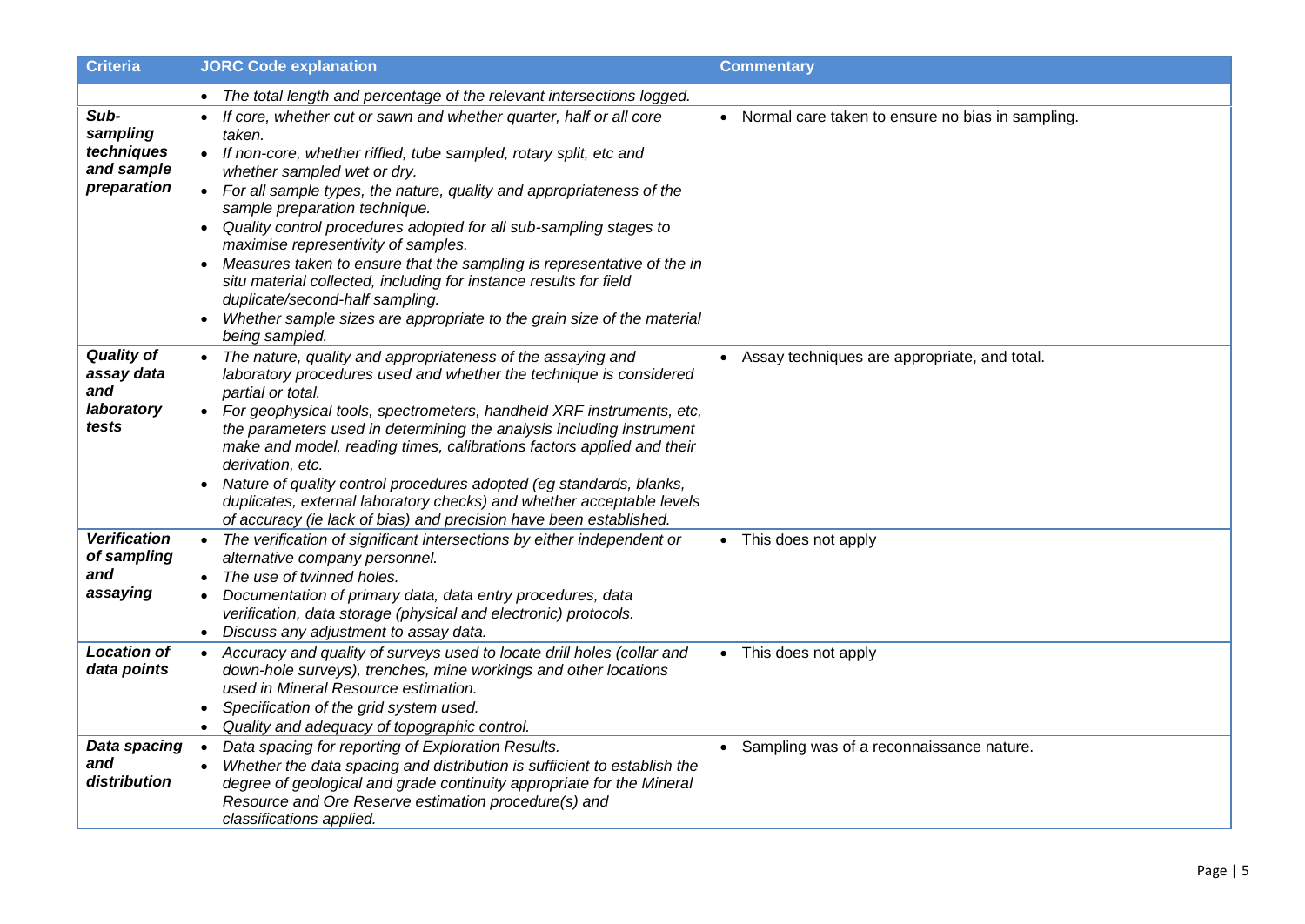| <b>Criteria</b>                                                                   | <b>JORC Code explanation</b>                                                                                                                                                                                                                                                                                                                                                         | <b>Commentary</b>                                       |
|-----------------------------------------------------------------------------------|--------------------------------------------------------------------------------------------------------------------------------------------------------------------------------------------------------------------------------------------------------------------------------------------------------------------------------------------------------------------------------------|---------------------------------------------------------|
|                                                                                   | Whether sample compositing has been applied.                                                                                                                                                                                                                                                                                                                                         |                                                         |
| <b>Orientation</b><br>of data in<br>relation to<br>geological<br><i>structure</i> | Whether the orientation of sampling achieves unbiased sampling of<br>possible structures and the extent to which this is known, considering<br>the deposit type.<br>If the relationship between the drilling orientation and the orientation<br>of key mineralised structures is considered to have introduced a<br>sampling bias, this should be assessed and reported if material. | This does not apply                                     |
| <b>Sample</b><br>security                                                         | The measures taken to ensure sample security.                                                                                                                                                                                                                                                                                                                                        | • Samples hand delivered to laboratory receiving depot. |
| <b>Audits or</b><br>reviews                                                       | The results of any audits or reviews of sampling techniques and data.                                                                                                                                                                                                                                                                                                                | This does not apply                                     |

# Section 2 Reporting of Exploration Results

(Criteria listed in the preceding section also apply to this section.)

| <b>Criteria</b>                                  | <b>JORC Code explanation</b>                                                                                                                                                                                                                                                                                                                                                                                                                                                                                               | <b>Commentary</b>                                                                  |
|--------------------------------------------------|----------------------------------------------------------------------------------------------------------------------------------------------------------------------------------------------------------------------------------------------------------------------------------------------------------------------------------------------------------------------------------------------------------------------------------------------------------------------------------------------------------------------------|------------------------------------------------------------------------------------|
| Mineral<br>tenement<br>and land<br>tenure status | Type, reference name/number, location and ownership including<br>agreements or material issues with third parties such as joint<br>ventures, partnerships, overriding royalties, native title interests,<br>historical sites, wilderness or national park and environmental<br>settings.<br>The security of the tenure held at the time of reporting along with any<br>known impediments to obtaining a licence to operate in the area.                                                                                    | • Reconnaissance sampling of granted concessions.                                  |
| <b>Exploration</b><br>done by<br>other parties   | Acknowledgment and appraisal of exploration by other parties.                                                                                                                                                                                                                                                                                                                                                                                                                                                              | Previous exploration data not available                                            |
| Geology                                          | Deposit type, geological setting and style of mineralisation.                                                                                                                                                                                                                                                                                                                                                                                                                                                              | Evaporative saline deposits in enclosed continental rift basin                     |
| <b>Drill hole</b><br><i>information</i>          | A summary of all information material to the understanding of the<br>exploration results including a tabulation of the following information<br>for all Material drill holes:<br>down hole length and interception depth<br>$\circ$<br>hole length.<br>$\circ$<br>If the exclusion of this information is justified on the basis that the<br>information is not Material and this exclusion does not detract from<br>the understanding of the report, the Competent Person should clearly<br>explain why this is the case. | Current field work indicates historical drilling failed to test<br>mineralization. |